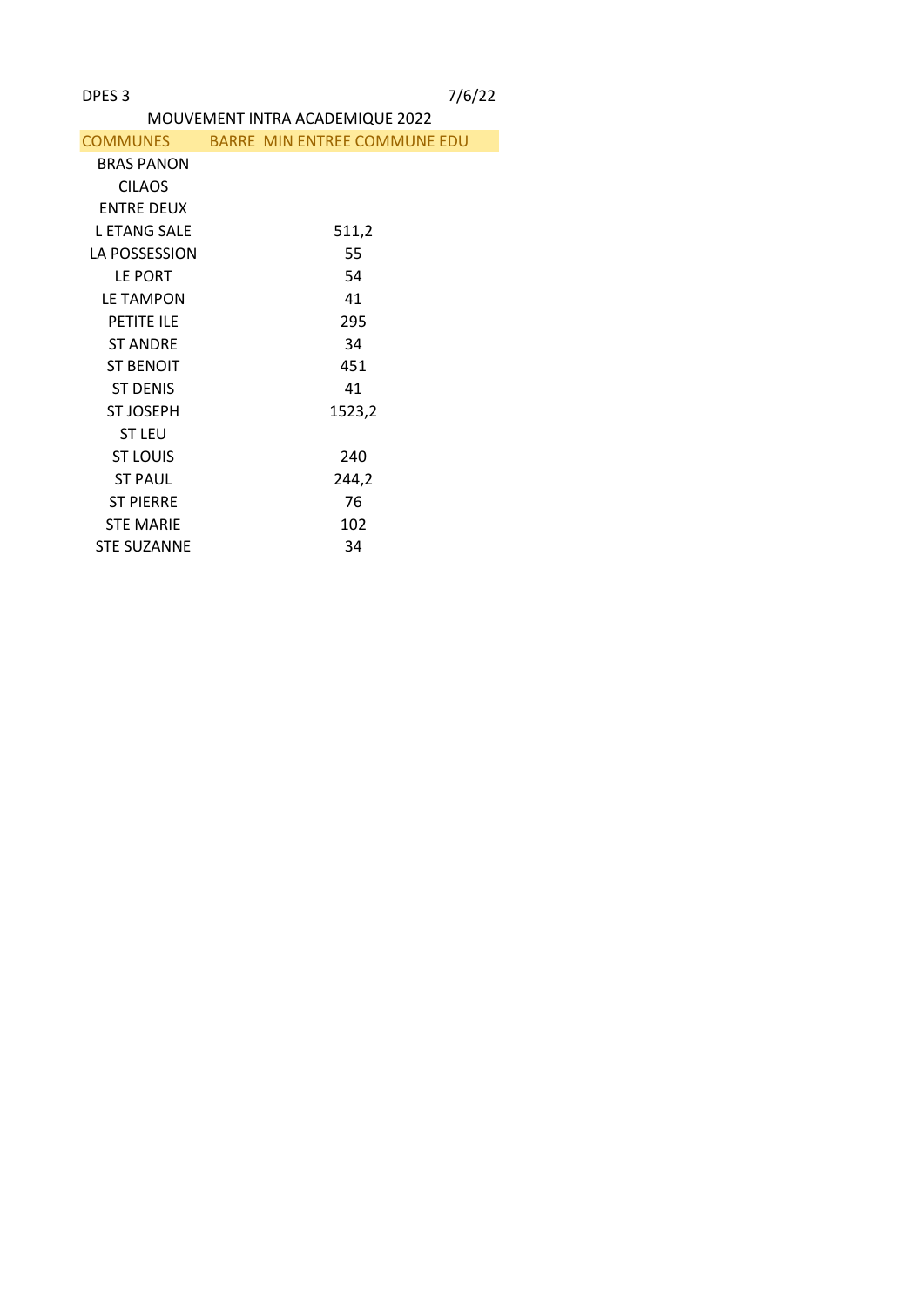| MOUVEMENT INTRA ACADEMIQUE 2022 |  |  |  |  |
|---------------------------------|--|--|--|--|
|                                 |  |  |  |  |

| <b>COMMUNES</b>          | <b>BARRE MIN ENTREE COMMUNE EPS</b> |
|--------------------------|-------------------------------------|
| <b>BRAS PANON</b>        | 83                                  |
| <b>LETANG SALE</b>       | 1003,2                              |
| LA PLAINE DES PALMISTES  | 230                                 |
| LA POSSESSION            | 841                                 |
| LE PORT                  | 471                                 |
| <b>LE TAMPON</b>         | 733                                 |
| <b>LES AVIRONS</b>       | 1491                                |
| <b>LES TROIS BASSINS</b> |                                     |
| PETITE ILE               |                                     |
| <b>SALAZIE</b>           | 166                                 |
| <b>ST ANDRE</b>          | 59                                  |
| <b>ST BENOIT</b>         | 14                                  |
| <b>ST DENIS</b>          | 419,2                               |
| <b>ST JOSEPH</b>         | 1111                                |
| <b>ST LEU</b>            |                                     |
| <b>ST LOUIS</b>          | 530                                 |
| <b>ST PAUL</b>           | 930,2                               |
| <b>ST PIERRE</b>         |                                     |
| <b>STE MARIE</b>         | 593                                 |
| <b>STE ROSE</b>          |                                     |
| <b>STE SUZANNE</b>       | 74,2                                |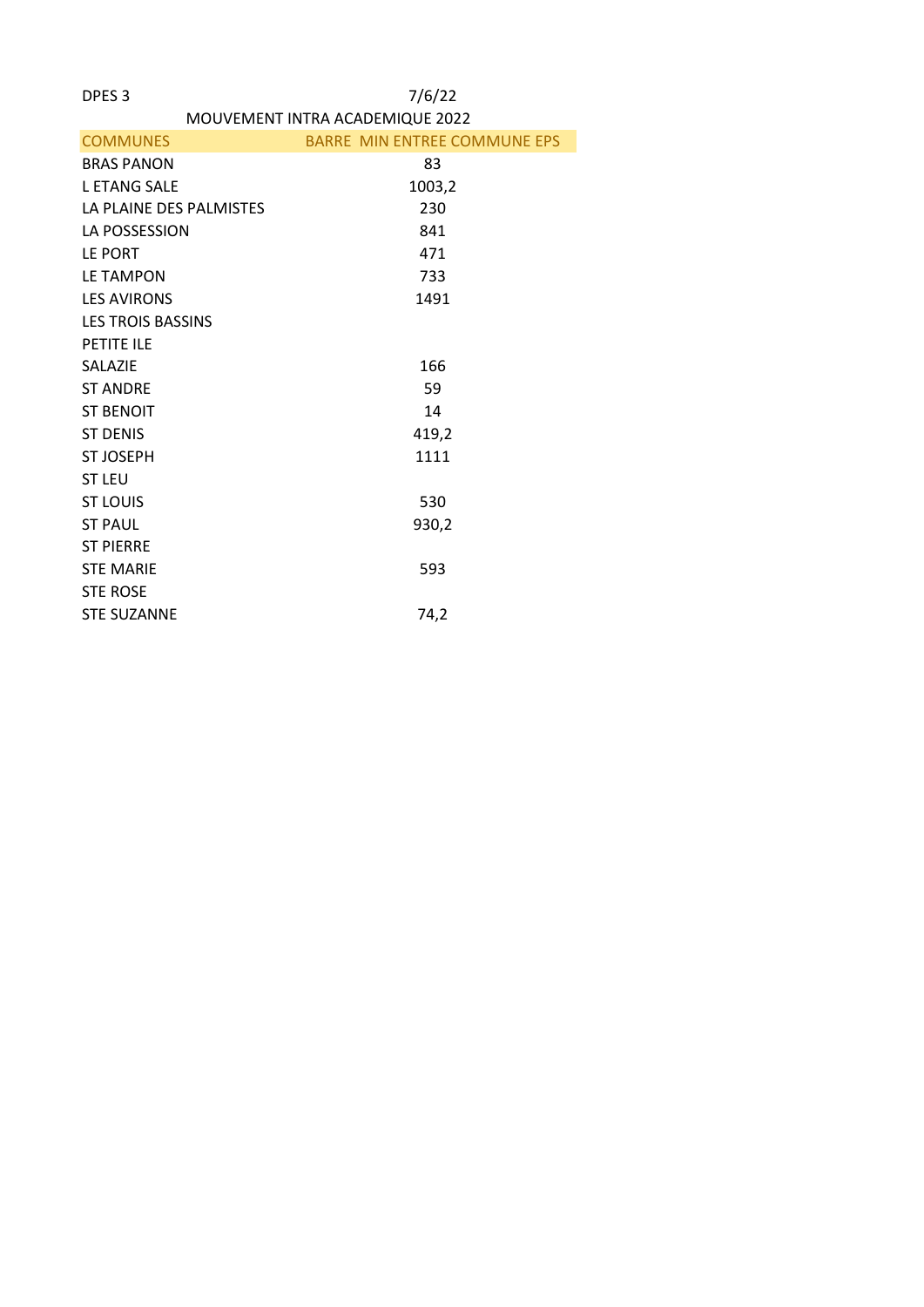|                          | MOUVEMENT INTRA ACADEMIQUE 2022 |
|--------------------------|---------------------------------|
| <b>COMMUNES</b>          | BARRE MIN ENTREE COMMUNE AGREG  |
| L0100                    |                                 |
| <b>BRAS PANON</b>        | 228                             |
| <b>LE TAMPON</b>         | 518                             |
| <b>ST ANDRE</b>          |                                 |
| <b>ST BENOIT</b>         | 252,2                           |
| <b>ST DENIS</b>          |                                 |
| <b>ST LOUIS</b>          |                                 |
| <b>ST PAUL</b>           |                                 |
| <b>ST PIERRE</b>         |                                 |
| L0201                    |                                 |
| LA POSSESSION            | 1680                            |
| LE PORT                  |                                 |
|                          |                                 |
| LE TAMPON                | 595                             |
| <b>LES AVIRONS</b>       | 553                             |
| <b>ST ANDRE</b>          | 285                             |
| <b>ST BENOIT</b>         |                                 |
| <b>ST JOSEPH</b>         |                                 |
| <b>ST LEU</b>            |                                 |
| <b>ST LOUIS</b>          |                                 |
| <b>ST PAUL</b>           | 248                             |
| <b>ST PHILIPPE</b>       |                                 |
| <b>ST PIERRE</b>         | 218,2                           |
| <b>STE ROSE</b>          |                                 |
| L0202                    |                                 |
| <b>BRAS PANON</b>        |                                 |
| <b>CILAOS</b>            |                                 |
| <b>ENTRE-DEUX</b>        | 235                             |
| LA PLAINE DES PALMISTES  |                                 |
| LA POSSESSION            | 648                             |
| LE PORT                  | 141                             |
| LE TAMPON                | 529                             |
| <b>LES TROIS BASSINS</b> |                                 |
| PETITE ILE               |                                 |
| SALAZIE                  |                                 |
| <b>ST ANDRE</b>          | 69                              |
| <b>ST BENOIT</b>         | 119                             |
|                          |                                 |
| <b>ST DENIS</b>          | 131                             |
| <b>ST JOSEPH</b>         | 543                             |
| <b>ST LEU</b>            | 236,2                           |
| <b>ST LOUIS</b>          | 192                             |
| <b>ST PAUL</b>           | 205                             |
| <b>ST PHILIPPE</b>       |                                 |
| <b>ST PIERRE</b>         | 1296                            |
| <b>STE MARIE</b>         | 109                             |
| <b>STE SUZANNE</b>       | 588                             |
| L0421                    |                                 |

LA PLAINE DES PALMISTES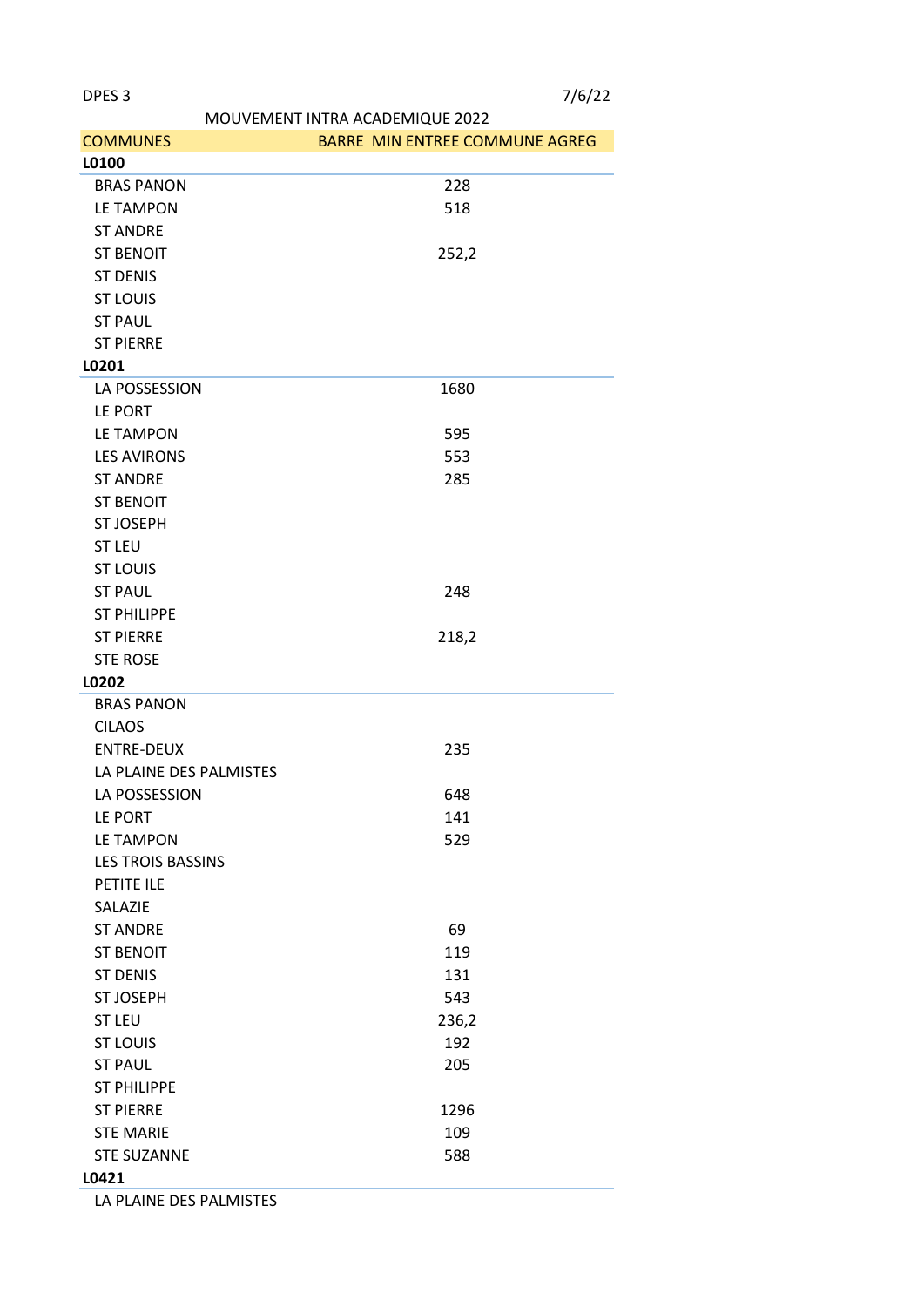| <b>LE TAMPON</b>        |        |
|-------------------------|--------|
| SALAZIE                 |        |
| <b>ST ANDRE</b>         |        |
| <b>ST BENOIT</b>        | 834    |
| <b>ST DENIS</b>         | 260    |
| <b>ST LOUIS</b>         |        |
| <b>ST PAUL</b>          |        |
| <b>STE ROSE</b>         |        |
| L0422                   |        |
| <b>BRAS PANON</b>       | 490    |
| LA PLAINE DES PALMISTES |        |
| LA POSSESSION           | 443    |
| LE PORT                 | 345    |
| LE TAMPON               | 1156,2 |
| <b>TROIS BASSINS</b>    | 730    |
| <b>SALAZIE</b>          |        |
|                         |        |
| <b>ST ANDRE</b>         | 1588   |
| <b>ST BENOIT</b>        |        |
| <b>ST DENIS</b>         | 246    |
| <b>ST JOSEPH</b>        |        |
| <b>ST LEU</b>           |        |
| <b>ST LOUIS</b>         | 517,2  |
| <b>ST PAUL</b>          | 345    |
| <b>ST PHILIPPE</b>      |        |
| <b>ST PIERRE</b>        | 1584   |
| <b>STE MARIE</b>        |        |
| <b>STE SUZANNE</b>      |        |
| L0426                   |        |
| <b>BRAS PANON</b>       |        |
| <b>CILAOS</b>           |        |
| <b>ETANG-SALE</b>       | 639,2  |
| LA POSSESSION           | 158    |
| LE PORT                 | 119    |
| <b>LE TAMPON</b>        | 185    |
| <b>LES AVIRONS</b>      |        |
| PETITE ILE              |        |
| SALAZIE                 |        |
| <b>ST ANDRE</b>         | 61     |
| <b>ST BENOIT</b>        |        |
| <b>ST DENIS</b>         | 84     |
| <b>ST JOSEPH</b>        | 1089   |
| <b>ST LEU</b>           | 264    |
| <b>ST LOUIS</b>         | 206    |
| <b>ST PAUL</b>          | 198    |
| <b>ST PHILIPPE</b>      |        |
| <b>ST PIERRE</b>        | 413,2  |
| <b>STE MARIE</b>        |        |
| <b>STE ROSE</b>         |        |
|                         |        |
| <b>STE SUZANNE</b>      |        |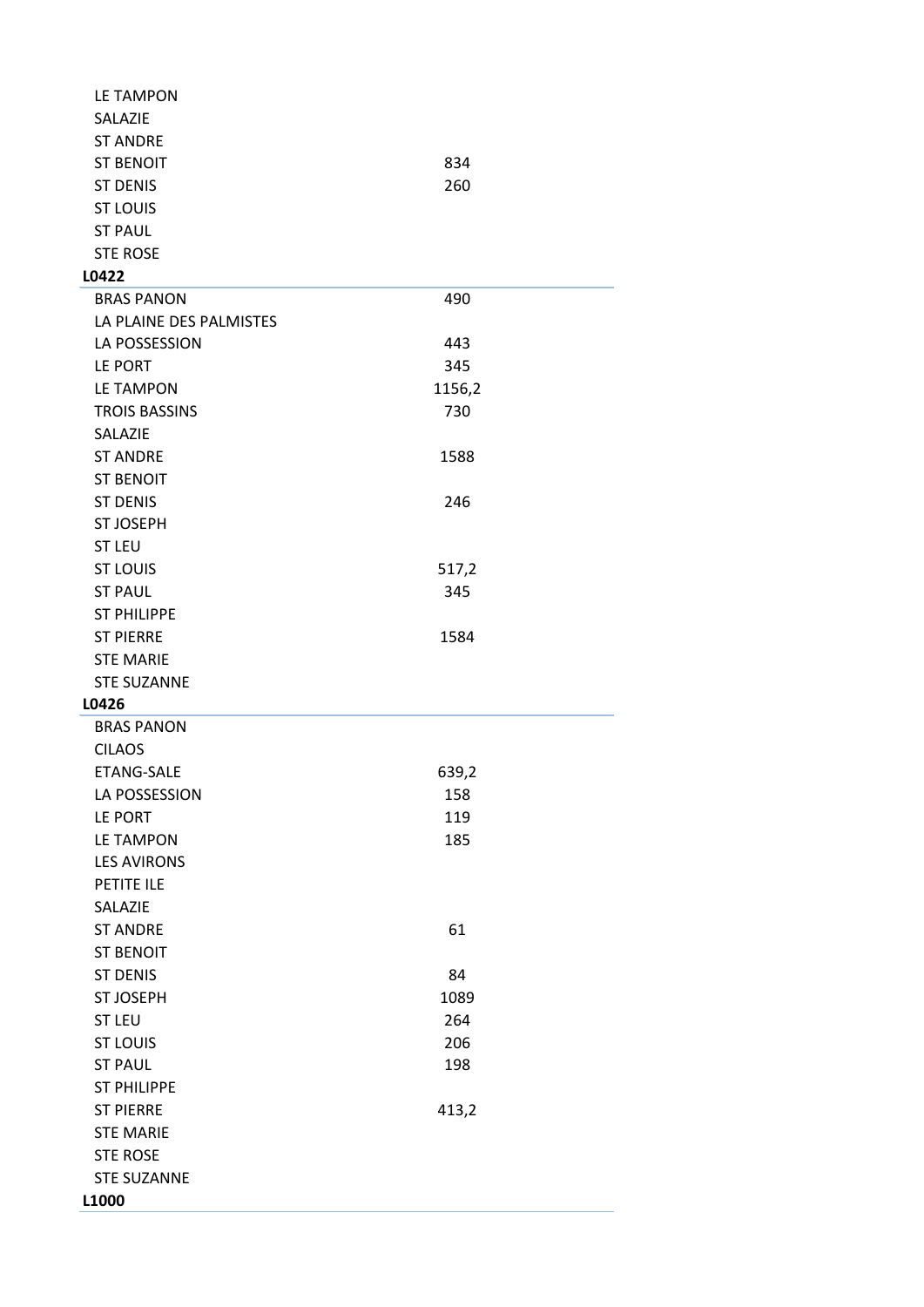| <b>BRAS PANON</b>        | 28     |
|--------------------------|--------|
| LA PLAINE DES PALMISTES  |        |
| LA POSSESSION            | 347,2  |
| LE PORT                  | 226    |
| <b>LE TAMPON</b>         | 726    |
| <b>LES TROIS BASSINS</b> | 218    |
| SALAZIE                  | 146    |
| <b>ST ANDRE</b>          | 21     |
| <b>ST BENOIT</b>         | 95     |
| <b>ST DENIS</b>          | 14     |
| <b>ST JOSEPH</b>         | 266    |
| <b>ST LEU</b>            | 1258,2 |
| <b>ST LOUIS</b>          | 232,2  |
| <b>ST PAUL</b>           | 138    |
| <b>ST PHILIPPE</b>       |        |
|                          | 231    |
| <b>ST PIERRE</b>         |        |
| <b>STE MARIE</b>         |        |
| <b>STE ROSE</b>          |        |
| <b>L1100</b>             |        |
| <b>BRAS PANON</b>        |        |
| LA POSSESSION            |        |
| <b>LE TAMPON</b>         |        |
| <b>TROIS BASSINS</b>     | 444    |
| <b>ST ANDRE</b>          |        |
| <b>ST BENOIT</b>         | 221    |
| <b>ST DENIS</b>          | 304,2  |
| <b>ST LOUIS</b>          |        |
| <b>ST PIERRE</b>         | 451    |
| <b>STE MARIE</b>         | 887    |
| L1300                    |        |
| <b>BRAS PANON</b>        | 193    |
| ETANG-SALE               | 429,2  |
| <b>CILAOS</b>            |        |
| LA PLAINE DES PALMISTES  | 61     |
| LA POSSESSION            | 121,2  |
| LE PORT                  | 124    |
| <b>LE TAMPON</b>         | 429    |
| <b>LES AVIRONS</b>       | 655    |
| <b>LES TROIS BASSINS</b> | 392    |
| SALAZIE                  |        |
| <b>ST ANDRE</b>          | 54     |
| <b>ST BENOIT</b>         | 74,2   |
| <b>ST DENIS</b>          | 189,2  |
| <b>ST JOSEPH</b>         | 156,2  |
| <b>ST LEU</b>            | 352    |
| <b>ST LOUIS</b>          | 161    |
| <b>ST PAUL</b>           | 235    |
| <b>ST PHILIPPE</b>       | 123    |
| <b>ST PIERRE</b>         | 306,2  |
| <b>STE MARIE</b>         |        |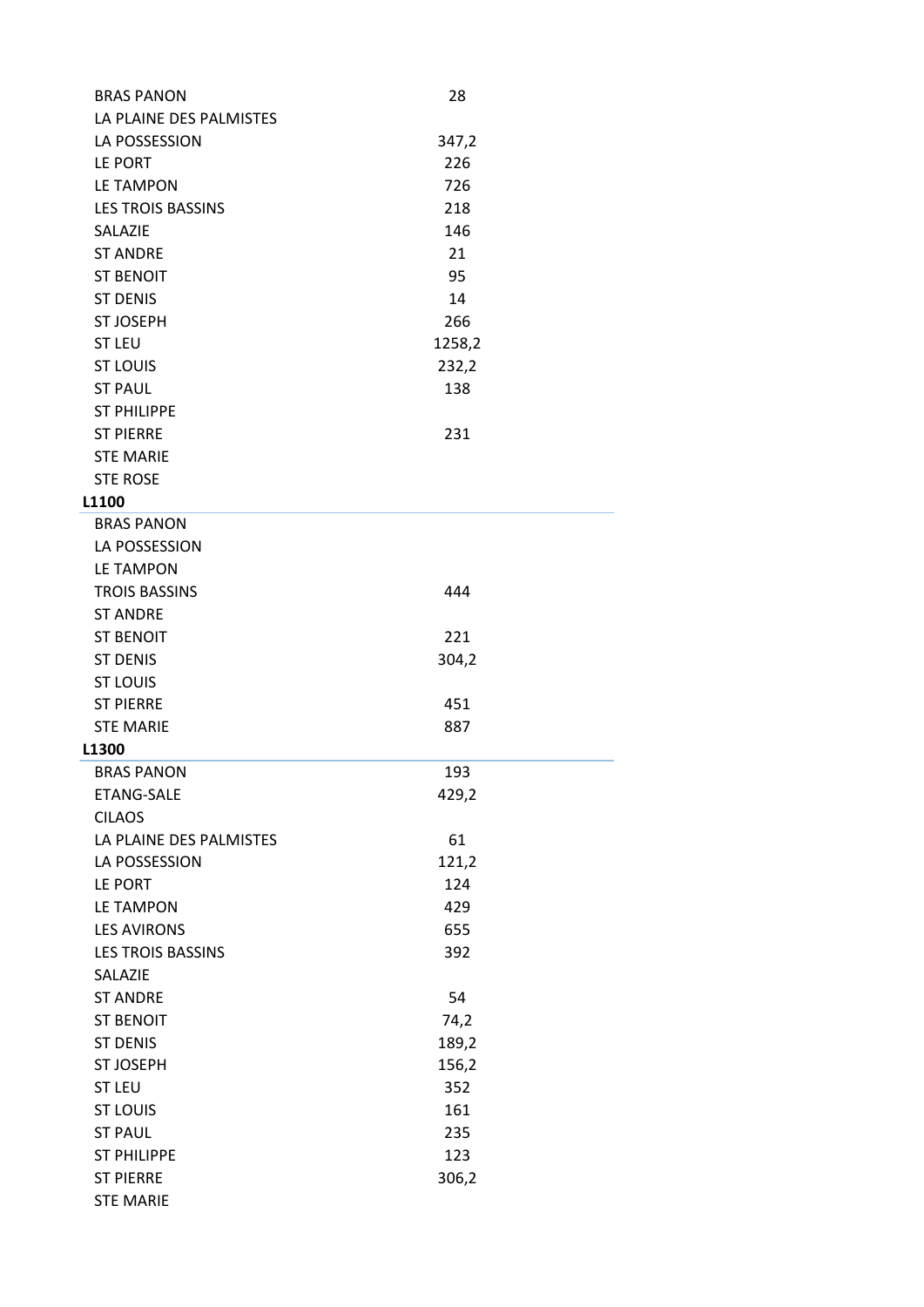| <b>STE ROSE</b>          | 181   |  |
|--------------------------|-------|--|
| <b>STE SUZANNE</b>       | 89    |  |
| L1411                    |       |  |
| <b>BRAS PANON</b>        |       |  |
| LE PORT                  |       |  |
| <b>ST ANDRE</b>          |       |  |
| <b>ST BENOIT</b>         |       |  |
| <b>ST LOUIS</b>          |       |  |
| <b>STE SUZANNE</b>       |       |  |
| L1412                    |       |  |
| LA POSSESSION            |       |  |
| <b>LES TROIS BASSINS</b> |       |  |
| <b>TAMPON</b>            | 203,2 |  |
| <b>ST ANDRE</b>          |       |  |
| <b>ST DENIS</b>          |       |  |
| <b>STE SUZANNE</b>       |       |  |
|                          |       |  |
| L1413                    |       |  |
| LE PORT                  |       |  |
| <b>TAMPON</b>            | 41    |  |
| <b>ST ANDRE</b>          |       |  |
| <b>ST JOSEPH</b>         |       |  |
| L1414                    |       |  |
| <b>LES TROIS BASSINS</b> |       |  |
| <b>ST ANDRE</b>          |       |  |
| <b>ST BENOIT</b>         | 42    |  |
| <b>ST DENIS</b>          | 450   |  |
| <b>ST LOUIS</b>          |       |  |
| L1500                    |       |  |
| <b>CILAOS</b>            |       |  |
| LA PLAINE DES PALMISTES  |       |  |
| LA POSSESSION            |       |  |
| LE PORT                  | 14    |  |
| <b>LE TAMPON</b>         | 81    |  |
| <b>ST ANDRE</b>          |       |  |
| <b>ST BENOIT</b>         | 479   |  |
| <b>ST DENIS</b>          | 14    |  |
| <b>ST JOSEPH</b>         | 62    |  |
| <b>ST LEU</b>            | 751   |  |
| <b>ST LOUIS</b>          | 285   |  |
| <b>ST PAUL</b>           | 374,2 |  |
| <b>ST PIERRE</b>         | 146   |  |
| <b>STE MARIE</b>         | 39    |  |
| <b>STE ROSE</b>          |       |  |
| <b>STE SUZANNE</b>       | 39    |  |
| L1600                    |       |  |
| <b>BRAS PANON</b>        |       |  |
|                          |       |  |
| <b>CILAOS</b>            |       |  |
| <b>L ETANG SALE</b>      |       |  |
| LA PLAINE DES PALMISTES  |       |  |
| LA POSSESSION            | 117   |  |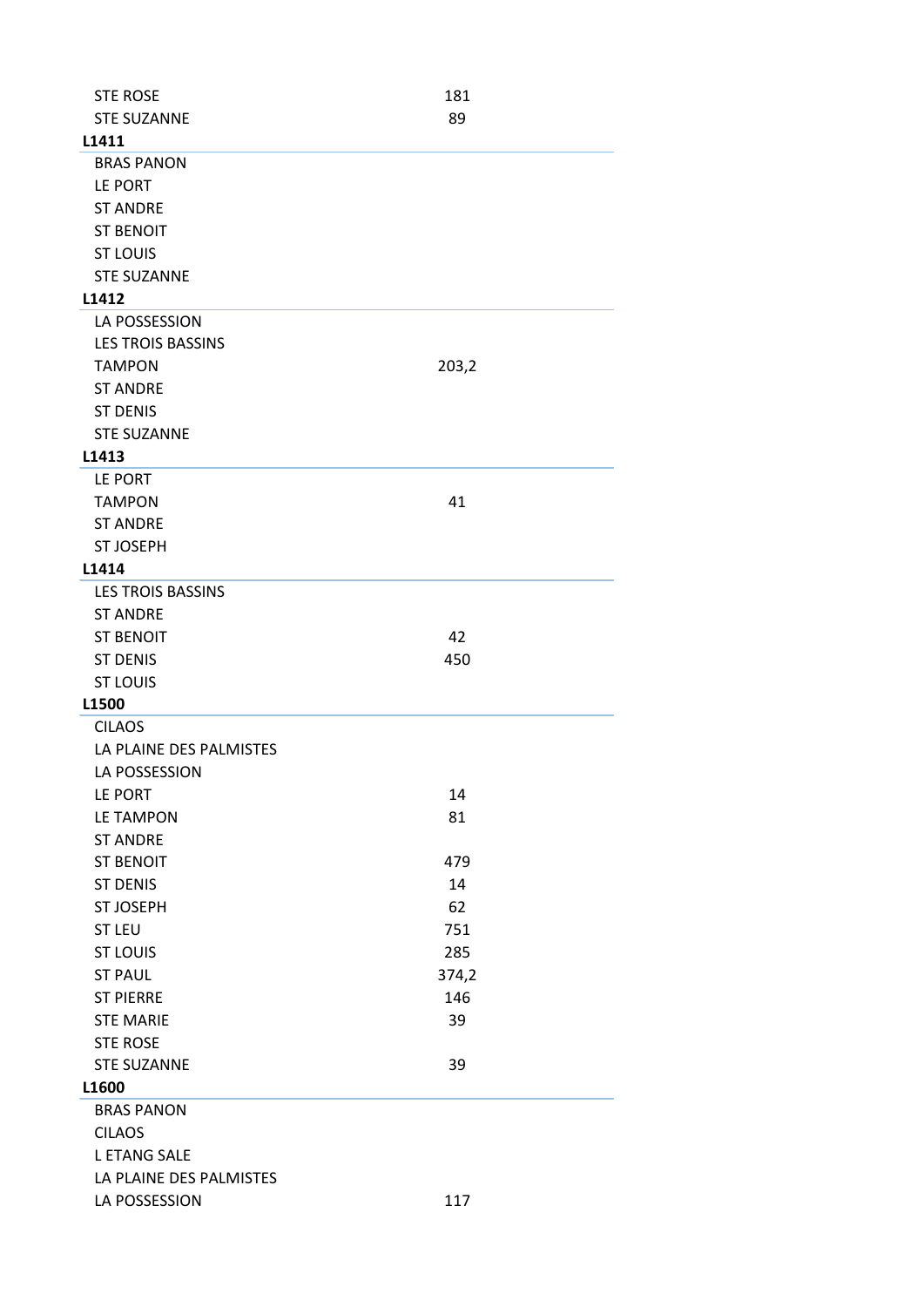| LE PORT             | 292,2 |  |
|---------------------|-------|--|
| <b>LE TAMPON</b>    | 372,2 |  |
| SALAZIE             | 159   |  |
| <b>ST ANDRE</b>     |       |  |
| <b>ST BENOIT</b>    |       |  |
| <b>ST DENIS</b>     | 71    |  |
| <b>ST LEU</b>       |       |  |
| <b>ST LOUIS</b>     | 96    |  |
| <b>ST PAUL</b>      | 762   |  |
| <b>ST PIERRE</b>    | 483   |  |
| <b>STE MARIE</b>    |       |  |
| <b>STE ROSE</b>     |       |  |
| <b>STE SUZANNE</b>  | 1568  |  |
| L1700               |       |  |
| <b>BRAS PANON</b>   | 186   |  |
| <b>CILAOS</b>       |       |  |
| LA POSSESSION       | 82    |  |
| <b>L ETANG SALE</b> |       |  |
| LE PORT             |       |  |
| <b>LE TAMPON</b>    | 463   |  |
| SALAZIE             |       |  |
| <b>ST ANDRE</b>     |       |  |
| <b>ST BENOIT</b>    |       |  |
| <b>ST DENIS</b>     | 112   |  |
| <b>ST JOSEPH</b>    |       |  |
| <b>ST LOUIS</b>     | 237,2 |  |
| <b>ST PAUL</b>      | 1645  |  |
| <b>ST PIERRE</b>    | 228   |  |
| <b>ST PHILIPPE</b>  |       |  |
| <b>STE MARIE</b>    |       |  |
| <b>STE SUZANNE</b>  |       |  |
| L1800               |       |  |
| LA POSSESSION       |       |  |
| LE PORT             |       |  |
|                     |       |  |
| <b>LE TAMPON</b>    |       |  |
| <b>ST ANDRE</b>     |       |  |
| <b>ST BENOIT</b>    | 14    |  |
| <b>ST DENIS</b>     |       |  |
| <b>ST LOUIS</b>     | 164   |  |
| <b>ST PAUL</b>      | 238   |  |
| <b>ST PHILIPPE</b>  |       |  |
| <b>ST PIERRE</b>    | 145   |  |
| <b>STE MARIE</b>    |       |  |
| <b>STE SUZANNE</b>  |       |  |
| L6200               |       |  |
| <b>ST DENIS</b>     | 14    |  |
| L7100               |       |  |
| <b>ST ANDRE</b>     |       |  |
| <b>ST DENIS</b>     | 69    |  |
| <b>ST PAUL</b>      | 158   |  |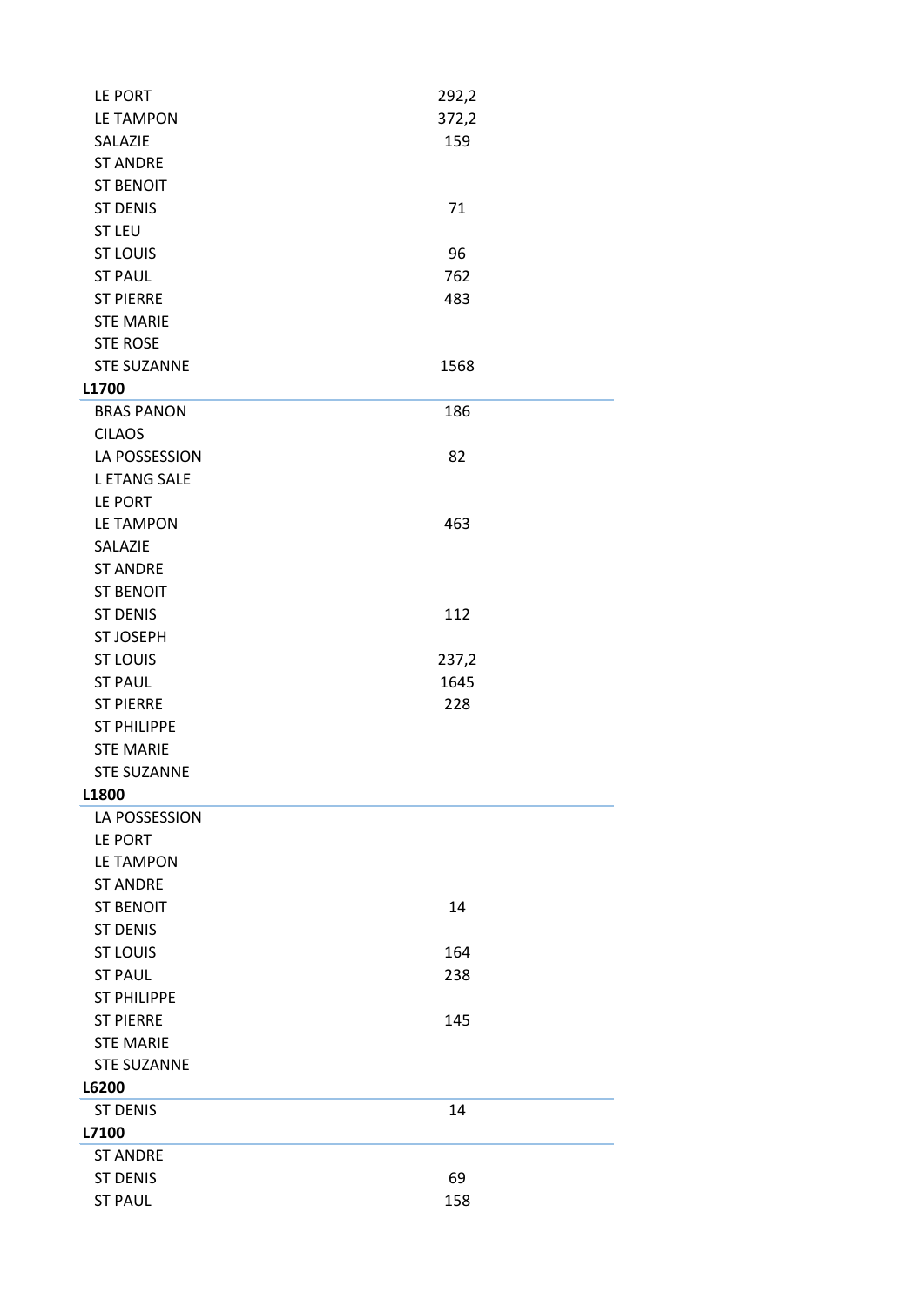| L7300              |       |
|--------------------|-------|
| LE TAMPON          | 14    |
| <b>ST ANDRE</b>    |       |
| <b>ST BENOIT</b>   |       |
| <b>ST DENIS</b>    |       |
| <b>ST PAUL</b>     |       |
| L8011              |       |
| <b>LE TAMPON</b>   | 291,2 |
| <b>LES AVIRONS</b> | 599,2 |
| <b>ST ANDRE</b>    | 31    |
| <b>ST BENOIT</b>   |       |
| <b>ST DENIS</b>    | 224,2 |
| <b>ST JOSEPH</b>   |       |
| <b>ST PAUL</b>     |       |
| <b>STE MARIE</b>   |       |
| L8012              |       |
| LA POSSESSION      | 861   |
| LE PORT            | 69    |
| <b>LE TAMPON</b>   | 68    |
| <b>ST ANDRE</b>    | 254   |
| <b>ST BENOIT</b>   |       |
| <b>ST DENIS</b>    | 21    |
| <b>ST JOSEPH</b>   | 131   |
| <b>ST LOUIS</b>    |       |
| <b>ST PAUL</b>     |       |
| <b>ST PIERRE</b>   |       |
| <b>STE MARIE</b>   |       |
| L8013              |       |
| <b>ST ANDRE</b>    |       |
| <b>ST BENOIT</b>   |       |
| <b>ST DENIS</b>    |       |
| <b>ST LOUIS</b>    |       |
| <b>ST PAUL</b>     | 62    |
| <b>ST PIERRE</b>   |       |
| <b>STE MARIE</b>   |       |
| L8031              |       |
| <b>ST BENOIT</b>   | 165   |
| <b>ST DENIS</b>    | 235   |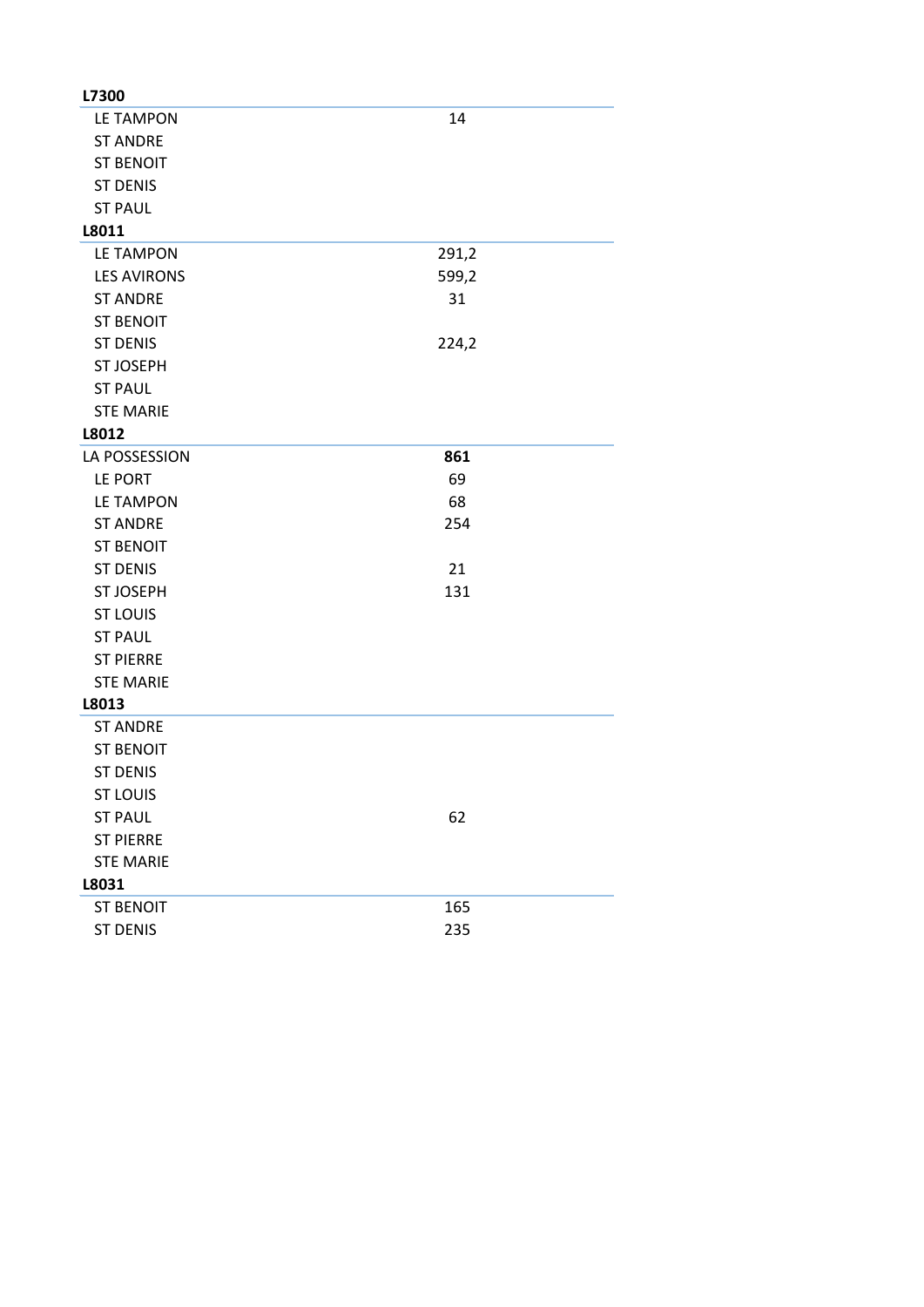| MOUVEMENT INTRA ACADEMIQUE 2022 |                                     |  |  |
|---------------------------------|-------------------------------------|--|--|
| <b>COMMUNES</b>                 | BARRE MIN ENTREE COMMUNE SANS AGREG |  |  |
| <b>CREOLE</b>                   |                                     |  |  |
| <b>LES TROIS BASSINS</b>        |                                     |  |  |
| <b>ST ANDRE</b>                 |                                     |  |  |
| <b>ST LOUIS</b>                 |                                     |  |  |
| <b>ST PIERRE</b>                | 566                                 |  |  |
| <b>DOC LYCEES</b>               |                                     |  |  |
| <b>CILAOS</b>                   |                                     |  |  |
| <b>ENTRE DEUX</b>               |                                     |  |  |
| LE PORT                         | 469                                 |  |  |
| LE TAMPON                       |                                     |  |  |
| PETITE ILE                      | 1221                                |  |  |
| SALAZIE                         | 109,2                               |  |  |
| <b>ST BENOIT</b>                | 310                                 |  |  |
| <b>ST DENIS</b>                 | 226                                 |  |  |
| <b>ST JOSEPH</b>                |                                     |  |  |
| <b>ST LEU</b>                   |                                     |  |  |
| <b>ST LOUIS</b>                 |                                     |  |  |
| <b>ST PAUL</b>                  | 497                                 |  |  |
| <b>ST PIERRE</b>                | 299                                 |  |  |
| <b>ST PHILIPPE</b>              |                                     |  |  |
| <b>STE MARIE</b>                |                                     |  |  |
| <b>STE ROSE</b>                 |                                     |  |  |
| <b>STE SUZANNE</b>              |                                     |  |  |
| <b>TECHNOLOGI</b>               |                                     |  |  |
| <b>CILAOS</b>                   |                                     |  |  |
| <b>ETANG SALE</b>               | 620                                 |  |  |
| LA POSSESSION                   |                                     |  |  |
| LE PORT                         |                                     |  |  |
| <b>LE TAMPON</b>                | 368,2                               |  |  |
| SALAZIE                         | 723,2                               |  |  |
| <b>ST ANDRE</b>                 | 91                                  |  |  |
| <b>ST BENOIT</b>                | 98                                  |  |  |
| <b>ST DENIS</b>                 | 158                                 |  |  |
| <b>ST JOSEPH</b>                | 136                                 |  |  |
| <b>ST LEU</b>                   | 265,2                               |  |  |
| <b>ST LOUIS</b>                 | 219                                 |  |  |
| <b>ST PAUL</b>                  | 108                                 |  |  |
| <b>ST PHILIPPE</b>              | 61                                  |  |  |
| <b>ST PIERRE</b>                |                                     |  |  |
| <b>STE MARIE</b>                | 14                                  |  |  |
| <b>STE ROSE</b>                 |                                     |  |  |
| <b>STE SUZANNE</b>              | 68                                  |  |  |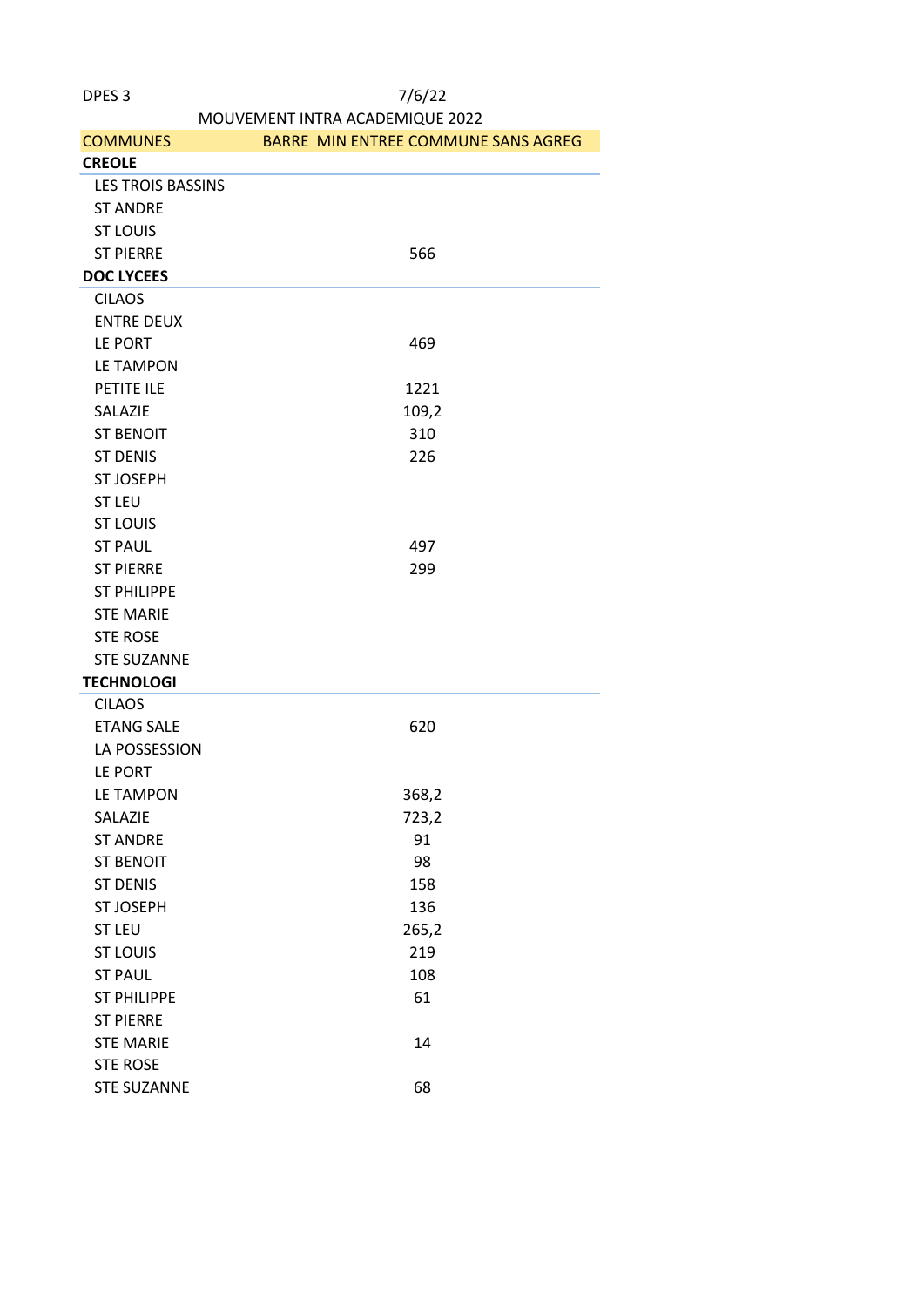| DPES <sub>3</sub>  | 7/6/22                          |  |  |
|--------------------|---------------------------------|--|--|
|                    | MOUVEMENT INTRA ACADEMIQUE 2022 |  |  |
| <b>COMMUNES</b>    | BARRE MIN ENTREE COMMUNE PLP    |  |  |
| P0210              |                                 |  |  |
| <b>BRAS PANON</b>  |                                 |  |  |
| LA POSSESSION      |                                 |  |  |
| LE PORT            | 14                              |  |  |
| <b>ST ANDRE</b>    |                                 |  |  |
| <b>ST BENOIT</b>   | 275                             |  |  |
| <b>ST DENIS</b>    | 48                              |  |  |
| <b>ST JOSEPH</b>   | 1246                            |  |  |
| <b>ST LEU</b>      | 463                             |  |  |
| <b>ST LOUIS</b>    | 272,2                           |  |  |
| <b>ST PAUL</b>     |                                 |  |  |
| <b>ST PIERRE</b>   | 676                             |  |  |
| <b>STE MARIE</b>   | 185                             |  |  |
| P0221              |                                 |  |  |
| <b>ST LOUIS</b>    |                                 |  |  |
| P0222              |                                 |  |  |
| LA POSSESSION      | 108                             |  |  |
| LE PORT            | 178                             |  |  |
| <b>LE TAMPON</b>   | 138                             |  |  |
| <b>ST ANDRE</b>    |                                 |  |  |
| <b>ST BENOIT</b>   |                                 |  |  |
| <b>ST DENIS</b>    | 88                              |  |  |
| <b>ST JOSEPH</b>   |                                 |  |  |
| <b>ST LEU</b>      |                                 |  |  |
| <b>ST LOUIS</b>    |                                 |  |  |
| <b>ST PIERRE</b>   |                                 |  |  |
| <b>STE SUZANNE</b> |                                 |  |  |
| P0226              |                                 |  |  |
| <b>ST JOSEPH</b>   | 172                             |  |  |
| <b>ST PIERRE</b>   | 1476,2                          |  |  |
| <b>STE MARIE</b>   | 375,2                           |  |  |
| P1315              |                                 |  |  |
| LA POSSESSION      | 1238,2                          |  |  |
| LE PORT            | 1630                            |  |  |
| <b>LE TAMPON</b>   |                                 |  |  |
| <b>ST ANDRE</b>    |                                 |  |  |
| <b>ST BENOIT</b>   | 88                              |  |  |
| <b>ST DENIS</b>    | 1014                            |  |  |
| <b>ST JOSEPH</b>   | 14                              |  |  |
| <b>ST LOUIS</b>    | 409                             |  |  |
| <b>ST PAUL</b>     |                                 |  |  |
| <b>ST PIERRE</b>   |                                 |  |  |
| <b>STE MARIE</b>   | 34                              |  |  |
| <b>STE SUZANNE</b> |                                 |  |  |
|                    |                                 |  |  |
| P2100              |                                 |  |  |
| <b>ST JOSEPH</b>   | 206                             |  |  |
| <b>ST LOUIS</b>    | 183,2                           |  |  |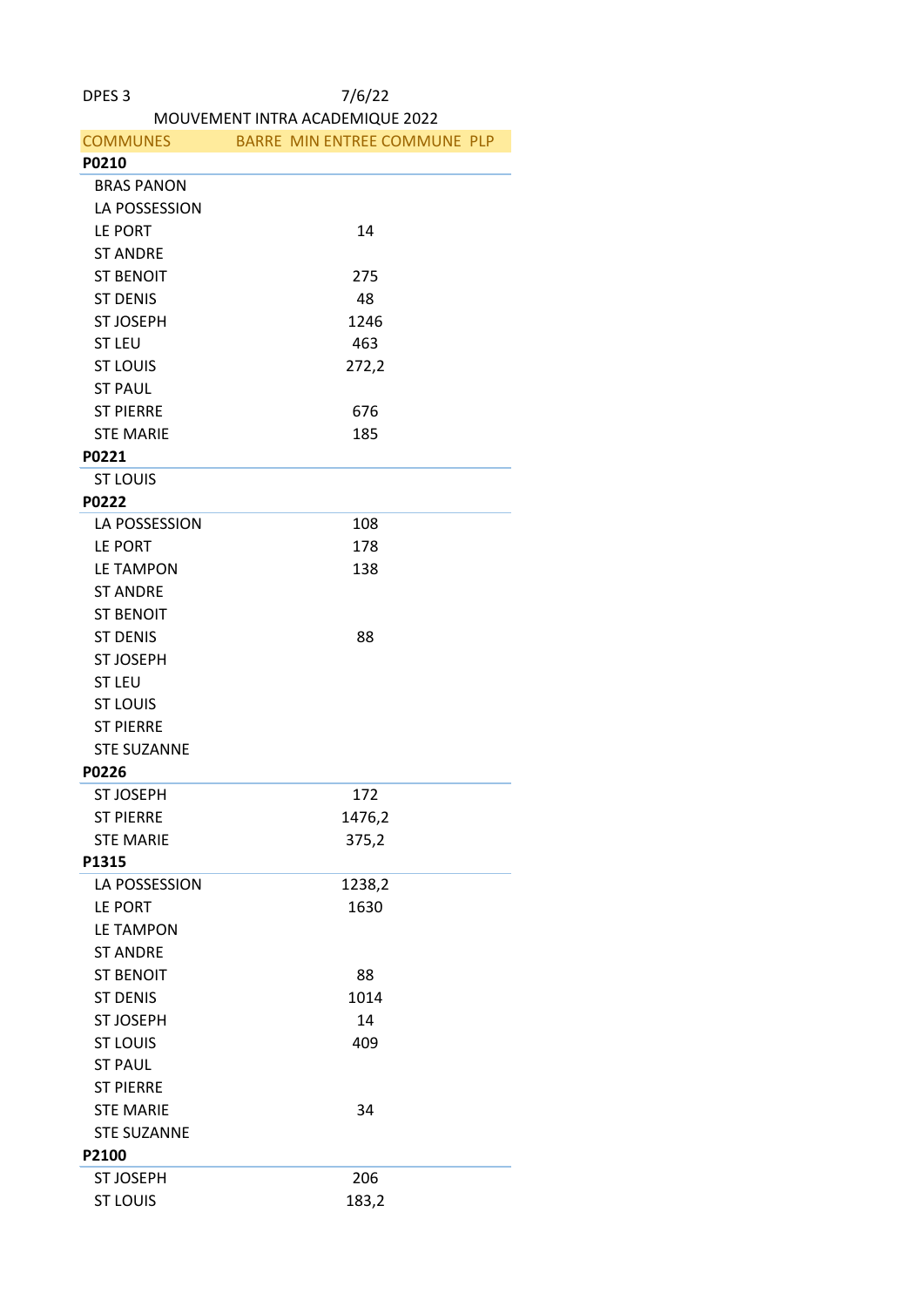| <b>ST PAUL</b>    |        |  |
|-------------------|--------|--|
| P2200             |        |  |
| <b>ST PIERRE</b>  | 483    |  |
| <b>STE MARIE</b>  | 483    |  |
| P2400             |        |  |
| LE PORT           | 271    |  |
| P2450             |        |  |
| LE PORT           |        |  |
| P3010             |        |  |
| <b>BRAS PANON</b> |        |  |
| LE PORT           |        |  |
| <b>ST ANDRE</b>   |        |  |
| <b>ST DENIS</b>   | 75     |  |
| <b>ST LOUIS</b>   |        |  |
| P3020             |        |  |
| <b>BRAS PANON</b> |        |  |
| LE PORT           | 1108,2 |  |
| <b>LE TAMPON</b>  |        |  |
| <b>ST ANDRE</b>   |        |  |
| <b>ST DENIS</b>   | 76     |  |
| <b>ST LOUIS</b>   | 272,2  |  |
| <b>STE MARIE</b>  |        |  |
| P3028             |        |  |
| LA POSSESSION     |        |  |
| LE PORT           | 111    |  |
| <b>ST JOSEPH</b>  | 225    |  |
| <b>ST PIERRE</b>  | 186    |  |
| P3100             |        |  |
| <b>BRAS PANON</b> |        |  |
| P4100             |        |  |
| LE PORT           | 394,2  |  |
| <b>LE TAMPON</b>  | 193    |  |
| <b>ST BENOIT</b>  | 278,2  |  |
| P4500             |        |  |
| <b>ST PIERRE</b>  | 1611   |  |
| P4550             |        |  |
| <b>LE TAMPON</b>  | 803,2  |  |
| <b>ST BENOIT</b>  | 1693   |  |
| <b>ST DENIS</b>   | 1330,2 |  |
| P5100             |        |  |
| <b>ST DENIS</b>   | 49     |  |
| <b>ST JOSEPH</b>  | 104    |  |
| P5200             |        |  |
| <b>LE TAMPON</b>  | 456    |  |
| <b>ST ANDRE</b>   | 255    |  |
| <b>ST BENOIT</b>  | 683    |  |
| <b>ST DENIS</b>   | 214    |  |
| <b>ST JOSEPH</b>  | 224,2  |  |
| <b>ST LOUIS</b>   |        |  |
| P6500             |        |  |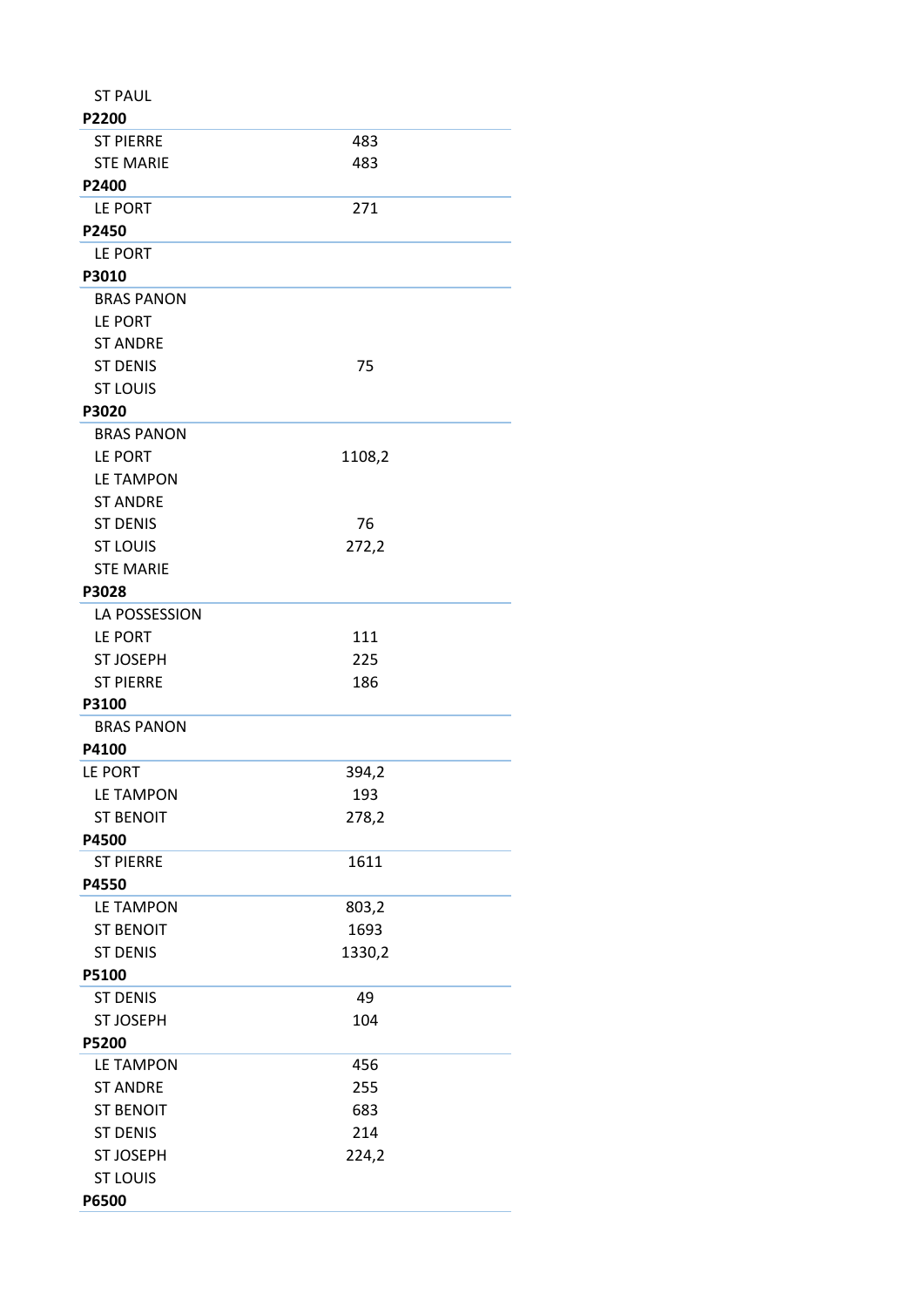| LE PORT            |        |  |
|--------------------|--------|--|
| <b>ST BENOIT</b>   | 55     |  |
| <b>ST JOSEPH</b>   | 264    |  |
| <b>ST LOUIS</b>    |        |  |
| P7140              |        |  |
| LE PORT            |        |  |
| <b>ST ANDRE</b>    |        |  |
| <b>ST DENIS</b>    | 119    |  |
| <b>ST PAUL</b>     |        |  |
| P7200              |        |  |
| LE PORT            |        |  |
| <b>LE TAMPON</b>   | 1272   |  |
| <b>LES AVIRONS</b> |        |  |
| SALAZIE            |        |  |
| <b>ST ANDRE</b>    | 221    |  |
| <b>ST BENOIT</b>   | 35     |  |
| <b>ST DENIS</b>    |        |  |
| <b>ST JOSEPH</b>   | 1108,2 |  |
| <b>ST LEU</b>      | 546    |  |
| <b>ST LOUIS</b>    |        |  |
| <b>ST PAUL</b>     | 41     |  |
| <b>ST PIERRE</b>   | 1176,2 |  |
| <b>STE SUZANNE</b> |        |  |
| P7300              |        |  |
| <b>ST BENOIT</b>   | 49     |  |
| <b>ST DENIS</b>    | 63     |  |
| <b>ST LOUIS</b>    |        |  |
| P8013              |        |  |
| LE PORT            | 271,2  |  |
| <b>LE TAMPON</b>   | 55     |  |
| <b>ST ANDRE</b>    |        |  |
| <b>ST BENOIT</b>   | 49     |  |
| <b>ST DENIS</b>    | 42     |  |
| <b>ST LEU</b>      |        |  |
| <b>ST LOUIS</b>    |        |  |
| <b>ST PAUL</b>     | 102    |  |
| <b>ST PIERRE</b>   | 123    |  |
| <b>STE MARIE</b>   |        |  |
| P8039              |        |  |
| LE PORT            | 281    |  |
| <b>LES AVIRONS</b> | 195    |  |
| <b>ST ANDRE</b>    |        |  |
| <b>ST BENOIT</b>   |        |  |
| <b>ST DENIS</b>    | 69     |  |
| <b>ST JOSEPH</b>   | 95     |  |
| <b>ST LOUIS</b>    | 436    |  |
| <b>ST PIERRE</b>   |        |  |
| <b>STE MARIE</b>   |        |  |
| P8510              |        |  |
| <b>ST DENIS</b>    |        |  |
|                    |        |  |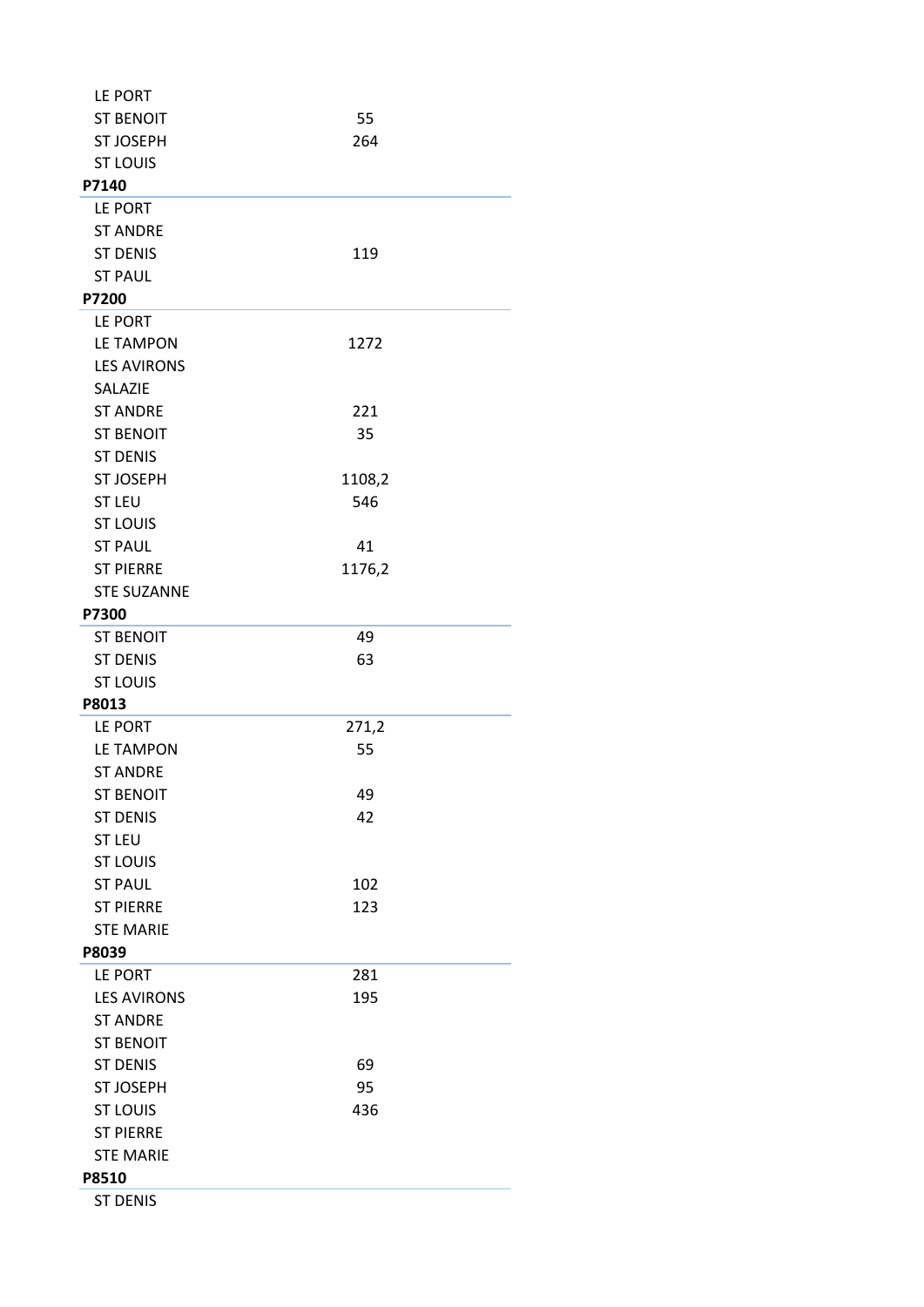| ST LOUIS       |    |  |
|----------------|----|--|
| <b>ST PAUL</b> | 90 |  |
| <b>P8520</b>   |    |  |
| ST LOUIS       |    |  |